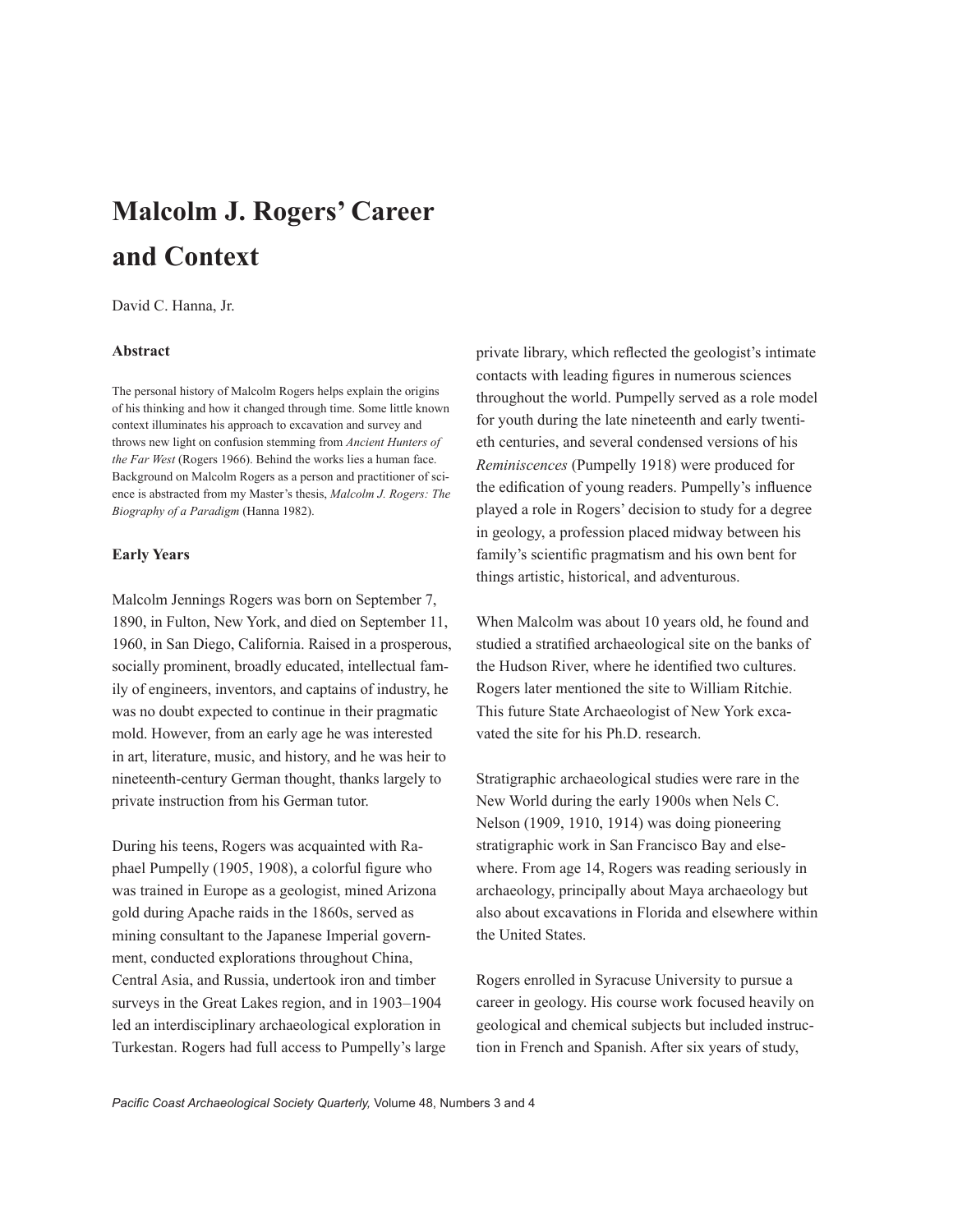Rogers dropped out, never receiving a degree. Then he worked for a few months in 1917 as an assayer and mining geologist in northeastern Washington State. In 1917 and 1918 he supervised a crew of riggers and fasteners for a ship-building firm before joining the U.S. Marine Corps, serving in Washington, D.C. Mustered out in 1919, Rogers moved west to take up citrus farming in Escondido, where a year later he was joined by his father, Frederick. As a hobby, Rogers began walking the landscape to trace out the archaeological manifestations of past cultures.

#### **The Archaeologist, 1920–1948**

From 1919 until 1945, Rogers was affiliated with the San Diego Museum of Man, first as a volunteer field archaeologist, then as a staff archaeologist, then as Curator, and twice as Acting Director of the Museum. Throughout this period, he kept three kinds of records, all apparently started in or about 1920:

- General information was collected in notebooks titled "Ethnological, Anthropological and Archaeological Data of Malcolm J. Rogers Gathered between 1919 and 1945" and "Miscellaneous Ethnographic and Archaeological Notes Compiled by Malcolm J. Rogers."
- Site inventory records were entered in ruled essay folders which were labeled with a coding system to designate geographic area: "W" for southern California west of the deserts, "C" for the Colorado Desert, "M" for the Mojave Desert, "A" for Arizona, "N" for Nevada, "U" for Utah, and "LC" for Lower California.
- Field notebooks were organized in a site-bysite and/or daily journal format. There are eight of these, which were titled: "Colorado Desert Region," " Arizona," "Mojave Desert Region," "1929 San Diego-Smithsonian Expedition," "1930

Expedition to San Nicholas Island," "Lower California," "Western Region," and "Nevada and Utah."

In these records, in Rogers' publications and working drafts, in the manuscripts of his unpublished works, in his correspondence files, and in others' publications that attribute contributions by him, one can trace the development of Rogers' thinking. With reference to Willey and Sabloff's (1974) terminology, Rogers' intellectual development took root in the Classificatory-Descriptive period (1840–1914) and subsequently became lodged for the most part in the Classificatory-Historical (1914– 1949) perspective with its emphasis on chronologies and the construction of areal syntheses. His methods were both inductive and deductive. His explanations focused on historical geology but employed cultural evolution and processes of population displacement, migration, assimilation, and acculturation. Rogers' writing was true to the tradition of his time, providing data and discussing historical particulars while eschewing any overt consideration of theory.

His primary mode of explanation was historical description of culture-phase sequences and their distribution, expressed as phases, industries, and complexes. Because he could not or would not go directly from material evidence to a depiction of social process and cultural pattern, Rogers avoided explicit use of theory to "explain" his artifact assemblages. Lacking conceptual tools to make material evidence account for continuity, he highlighted discontinuities in the archaeological record, relying on migration to account for cultural similarity in spatially separate areas. This closed explanatory system was a direct result of the paradigms informing Rogers' science. He was interested in patterns of man-land or society-resource interaction and adaptation, which later gained disciplinary vogue in the Contextual/Functional period (1940–1960) and became formalized in the Explanatory period (1960 and after). With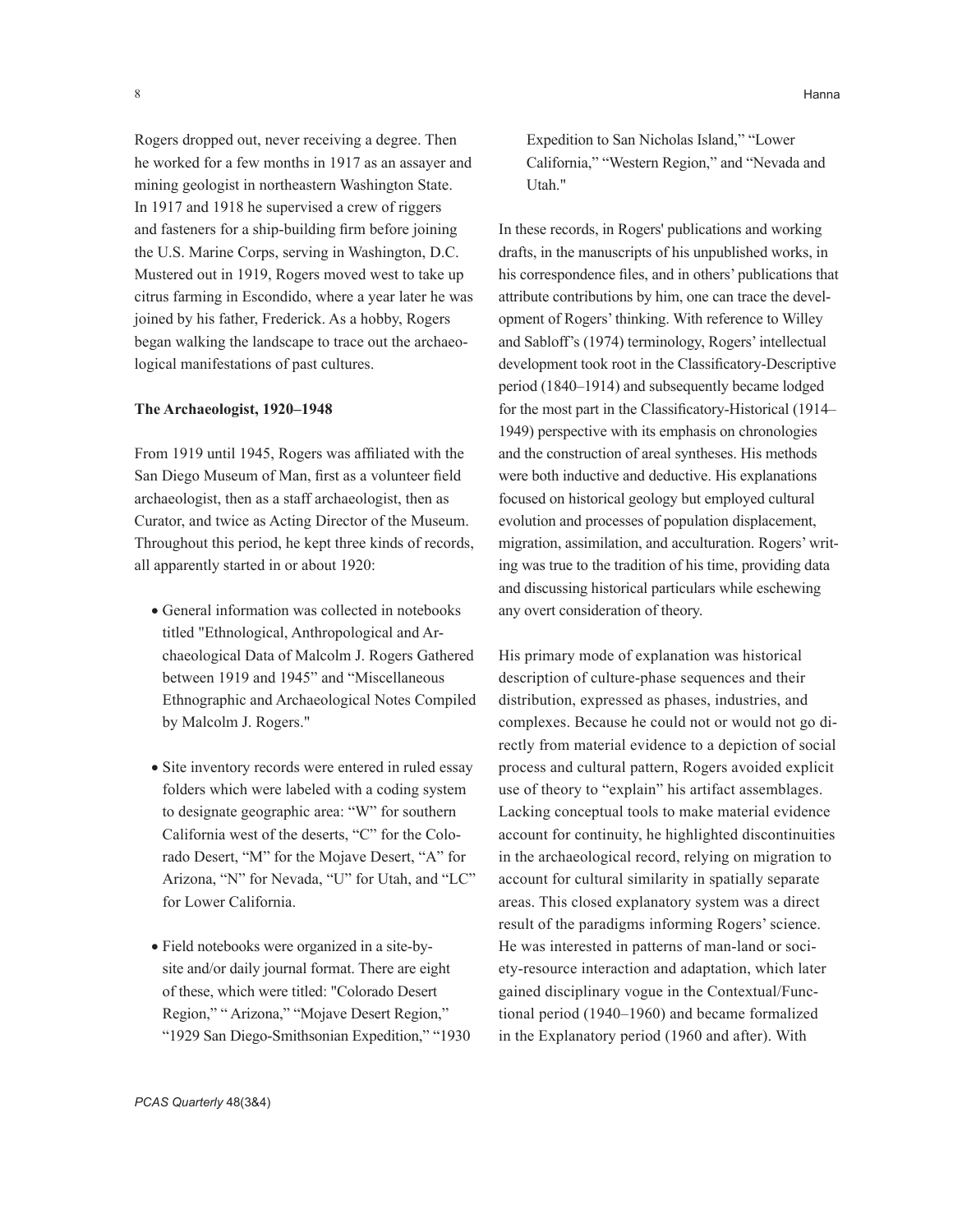his geological background, Rogers appears to have perceived environmental change as a driving force in historical processes.

It is widely understood that Rogers based much of his 1919–1945 work throughout coastal southern California, the Channel Islands, and adjacent regions in the western United States and northern Mexico on survey data and horizontal geostratigraphy, but he also employed targeted stratigraphic excavation to a greater extent than is commonly realized. His interest in excavation extended to include work at the C. W. Harris Site near Escondido and Emil Haury's (1950) work at Ventana Cave in Arizona, among other examples. Rogers would probably have done more excavation work were it not for limitations in staff, funding, and time.

Another point to emphasize is that as the geographical extent of Rogers' work expanded so too did his concept of mission. Until some point in the middle to late 1930s, he seemed fairly content to identify recurrent cultural patterns sequenced progressively through time, but then and lasting until 1945, Rogers focused on defining the geographical expansion and contraction of archaeologically and sometimes ethnographically defined cultures through time. Such definition was often made with regard to a core area, echoing the German cultural circle or sphere of influence school (Ratzel 1896; Schmidt 1939), and frequently with regard to interactions among neighboring cultures. For instance, a Culture A might expand into the territory of a Culture B, which might later expand back into the territory of Culture A, so that sequencing in the archaeological record could appear quite different at spatially separated locations. In other words, "gaps" in a culture's total archaeological record at a given spot might represent periods during which its members had been displaced or assimilated.

When Rogers began his archaeological career, there was a general perception of southern California prehistory as lacking significant temporal depth. Rogers changed this with his definition of the "Scraper Maker" (San Dieguito) and "Shell Midden" (La Jolla) assemblages, which he initially termed "people" in reference to sociocultural entities with spatio-temporal spans, and with his cross-correlations between archaeological strata and geological strata to suggest historical roots as far back as 2,000 or 3,000 years. Note that where Rogers initially believed the Shell Midden People to be the earliest culture, excavations led him subsequently to posit them as later than the "Scraper Makers."

Rogers missed much of the intellectual ferment that made up the Contextual/Functional period (1940– 1960). When the San Diego Museum of Man became a U.S. Navy hospital adjunct facility throughout World War II, the various displays and collections, including all Rogers' materials, were put into condensed storage. Near the war's end and faced with unscrambling the collections with inadequate funds and scant staff, Rogers resigned his post as Acting Director. He maintained partial connection as a Research Associate until 1948, when he assigned his materials to the Museum in his will and moved to a small ranch in Hi Pass, California, with his second wife, Frances, with whom he had four children.

## **Reemergence**

Rogers seems to have disappeared for a few years until seen by an acquaintance driving past a ditch-digging crew in Arizona. This news was taken to Rogers' friend, Julian Hayden, who fetched him to the Hayden home. Julian and his wife, Helen, nursed Rogers back to physical and spiritual health, gradually reawakening his interest in archaeology through exposure to the emerging postwar archaeological literature that was becoming so magnificently empowered by the new radiocarbon dating technology.

Rogers accepted many tenets of the new Contextual/Functional outlook. He also came to accept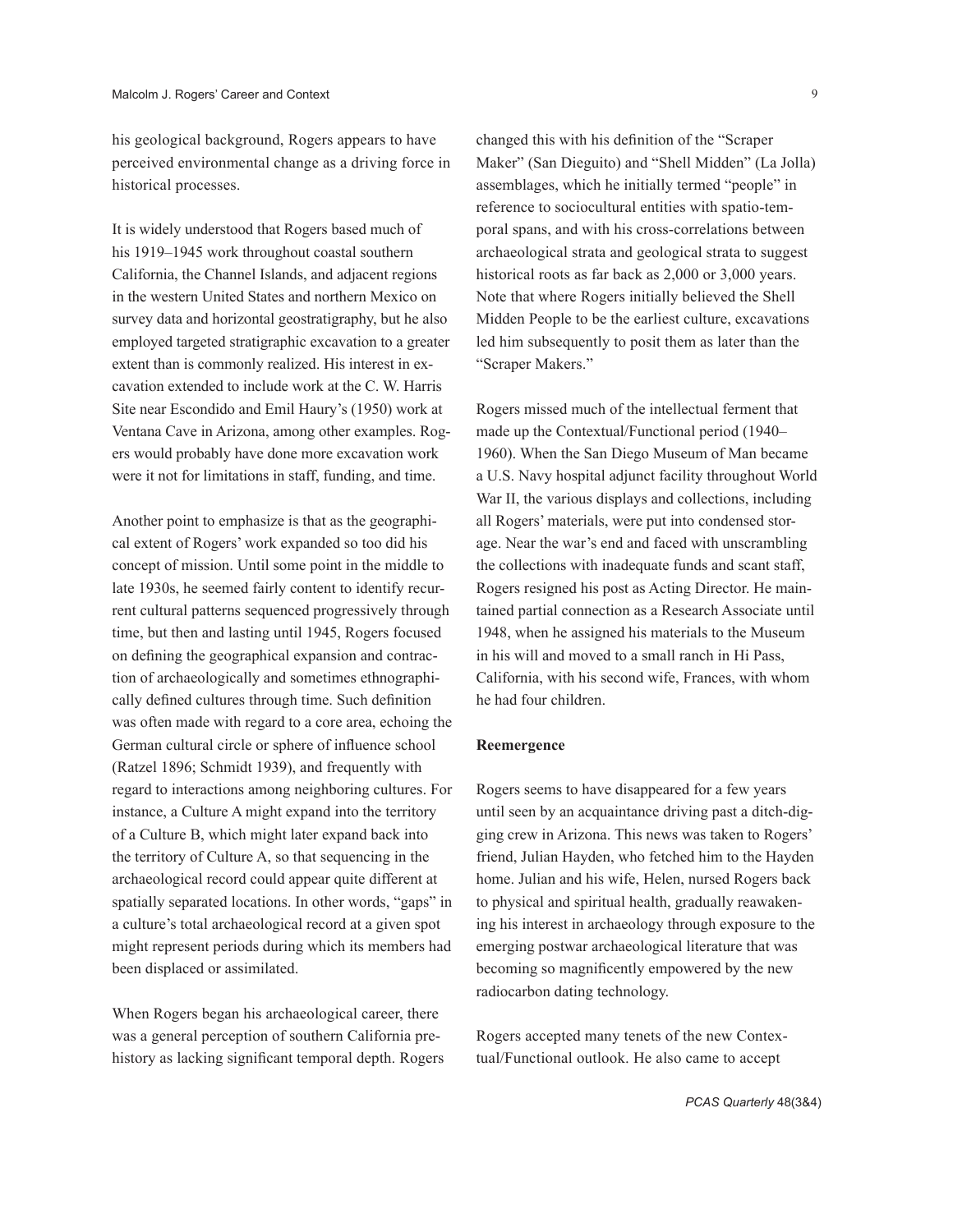radiocarbon dating evidence for a human presence in the New World at least as early as 10,000 years ago. In 1958 he returned to the San Diego Museum of Man to reorganize his materials, reevaluate his ideas in light of the new "long chronology" dates, and attempt reconciliation with his earlier thinking.

### *Ancient Hunters of the Far West*

Rogers is best known for *Ancient Hunters of the Far West* (Rogers 1966), published by the Union-Tribune Publishing Company as an edited and revised version of his final manuscript, "The San Dieguito Complex" (Rogers 1960), which was in preparation at the time of his death. Successive versions of this manuscript were typed by Helen Hayden, with Rogers noting changes by hand on typescript copy during his final years in San Diego. Having already designated Julian Hayden as executor of his estate, Rogers clearly expected the Haydens to preserve his papers and notes in their possession and to continue assisting with his magnum opus, the latest known copy of which remains in rough manuscript form at the San Diego Museum of Man.

After being injured in a traffic accident in 1960, Rogers spoke with Hayden as colleague, friend, and executor. Because the X-ray technology of that time could not detect most kinds of soft tissue damage, Hayden was told by Rogers and his doctor to expect full recovery and discharge from the hospital in another day or two. When Rogers died instead, Hayden asked the Museum of Man for Malcolm's most recent draft of "The San Dieguito Complex," with an intention of taking it to print. However, the museum considered the manuscript as its own property, arranged with the Union-Tribune Publishing Company for its publication as *Ancient Hunters of the Far West*, and had their own and the publisher's legal counsel press a claim of exclusive rights.

*Ancient Hunters of the Far West* did not clearly acknowledge Malcolm's adoption of the "long

*PCAS Quarterly* 48(3&4)

chronology" or explain his own emerging revisions of his earlier work. It has served, therefore, to reinforce the by then antiquated thinking that Rogers was himself abandoning in light of Contextual/Functional and seminal Explanatory period understandings.

Some sense of this is revealed by the following quote from "A Note about the Editing" by Clark C. Evernham, Managing Director of the San Diego Museum of Man, dated March 1966—a statement that was intended for, but not fully incorporated into, *Ancient Hunters of the Far West*:

This work was far from finished at the time of his [Rogers'] death, but he had completed the first draft of the text, several maps, and about thirty plates. In 1965, James S. Copley offered to publish the book in a form that would be both a valuable contribution to knowledge and a suitable memorial for Malcolm Rogers.

The editorial work had to take several forms. Although Helen Hayden had done a commendable job of manuscript typing and compiling, the text itself needed journalistic refinement. This task was tackled by Dr. Spencer Rogers, scientific director of the Museum of Man.

One serious problem arose, involving Malcolm Rogers' opinions on the geological ages of the San Dieguito, Amargosa, and La Jolla cultures. It was discovered he had revised his dating shortly before his death. The revision developed as a result of several Carbon-14 dates, and he had not had time to reflect the changes in his manuscript.

Malcolm Rogers' final written statement on chronology was: "I first began to feel insecure in my position as an advocate of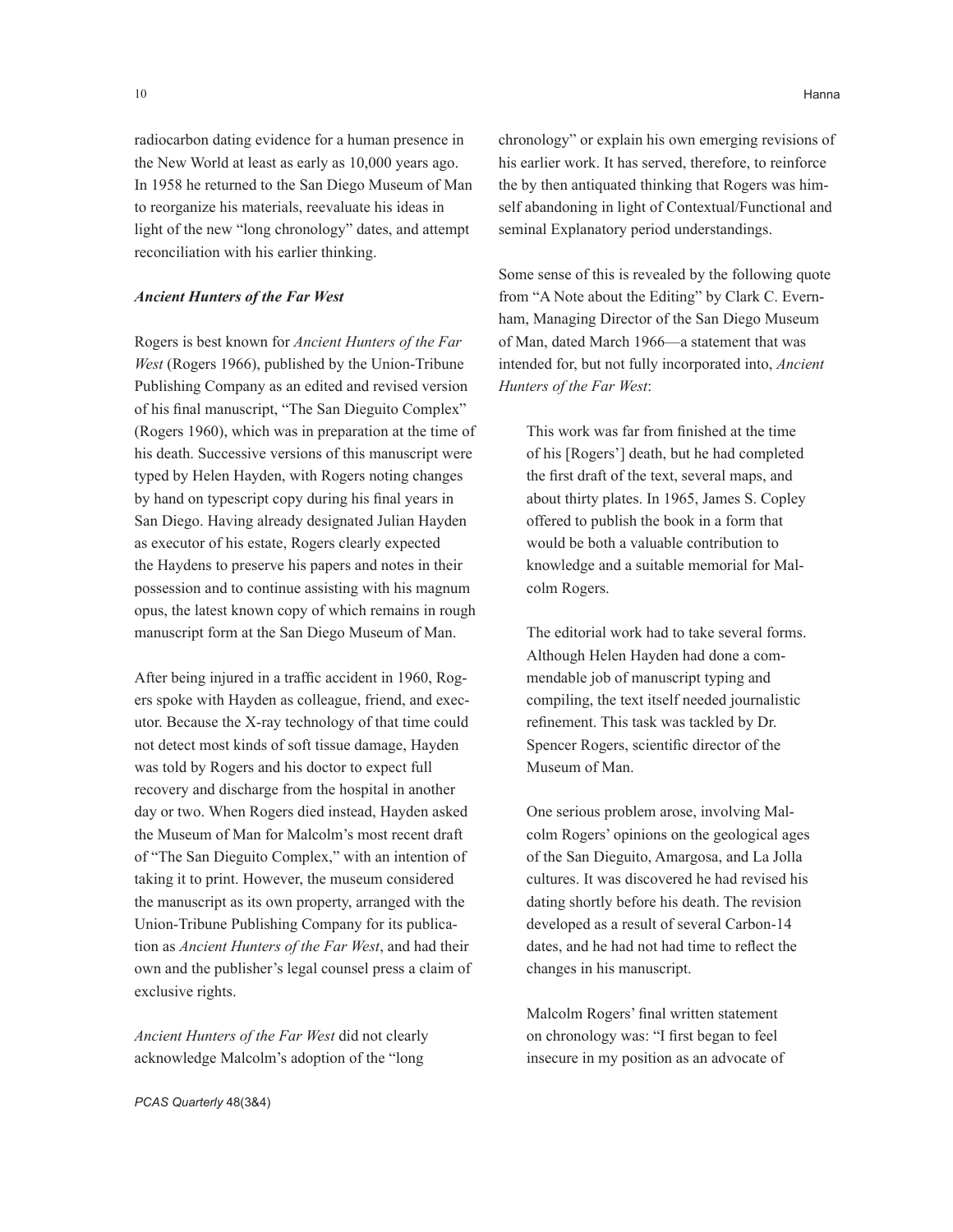the 'short chronology' after the stratigraphy of Ventana Cave had been thoroughly mulled over. The correlated evidence from the Southwestern Aspect area, however, is so overwhelmingly in favor of the 'long chronology' that I am compelled to recant and declare that the short chronology is untenable<sup>"</sup>

The editors agreed that it would be a disservice to the reader as well as to Malcolm Rogers to leave his earlier opinions, unaltered, in the text, especially since all the recent evidence tends to substantiate the revision. It was decided to extract those paragraphs which involved the geological dating controversy, since they no longer reflected his final thoughts on the matter. Places where paragraphs or phrases were deleted are marked with three asterisks (\*\*\*). Malcolm Rogers' final opinions on dating, and the burden of discussing the dating problem, were turned over to Dr. Emma Lou Davis. She covers the subject in her chapter "Dating Ancient Man in the Far West" [Evernham 1966].

So, the corpus of Rogers' work was left incomplete by the missing piece that his "The San Dieguito Complex" might have become.

### **References Cited**

Evernham, Clark C.

1966 A Note about the Editing. Manuscript on file, San Diego Museum of Man, San Diego.

Hanna, David C., Jr.

1982 *Malcolm J. Rogers: The Biography of a Paradigm*. Master's thesis, Department of Anthropology, San Diego State University, San Diego. Haury, Emil W.

1950 *The Stratigraphy and Archaeology of Ventana Cave, Arizona*. University of Arizona Press, Tucson.

Nelson, Nels C.

- 1909 *Shellmounds of the San Francisco Bay Region*. University of California Publications in American Archaeology and Ethnology Vol. 7, No. 4. University of California Press, Berkeley.
- 1910 *The Ellis Landing Shellmound*. University of California Publications in American Archaeology and Ethnology Vol. 7, No. 5. University of California Press, Berkeley.
- 1914 *Pueblo Ruins of the Galisteo Basin, New Mexico*. Anthropological Papers of the American Museum of Natural History No. 15(1). New York.

Pumpelly, Raphael

- 1905 *Explorations in Turkestan with an Account of the Basin of Eastern Persia and Sistan, Expedition of 1903, under the Direction of Raphael Pumpelly*. Carnegie Institution, Washington, D.C.
- 1908 *Explorations in Turkestan, Expedition of 1904: Prehistoric Civilizations of Anau; Origins, Growth, and Influence of Environment*. Carnegie Institution, Washington, D.C.
- 1918 *My Reminiscences*. Henry Holt, New York.

Ratzel, Friedrich

1896 *The History of Mankind*. Translated by Arthur John Butler. McMillan, London.

#### Rogers, Malcolm J.

- 1960 The San Dieguito Complex. Manuscript on file, San Diego Museum of Man, San Diego.
- 1966 *Ancient Hunters of the Far West*. Edited by Richard F. Pourade. Union-Tribune Publishing, San Diego.